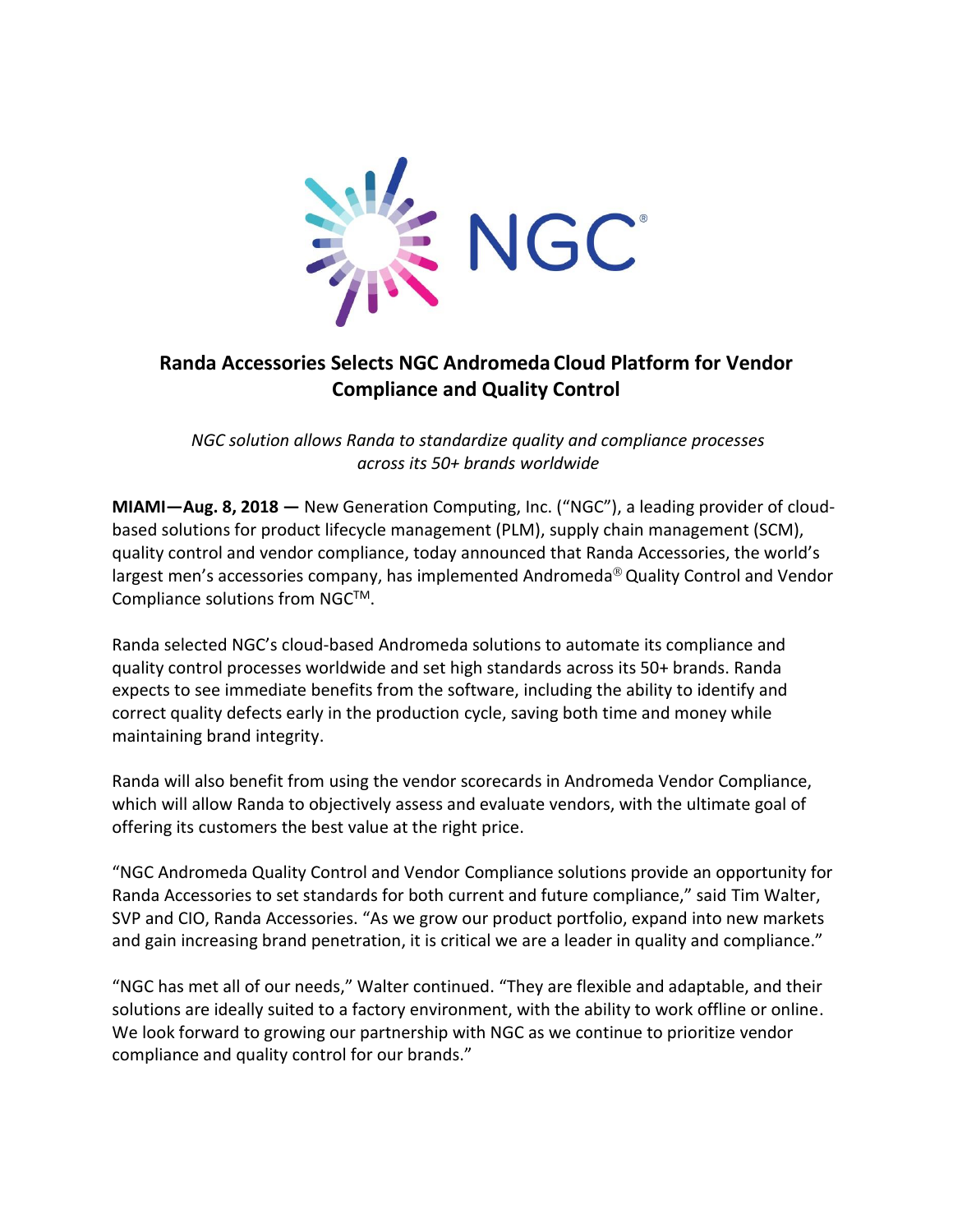"NGC's Andromeda solutions are helping Randa deliver on its vision of setting new standards for quality and vendor compliance across our industry," said Mark Burstein, president, NGC. "Product quality and vendor compliance are among the hottest topics in our industry, and NGC is excited that Randa has taken a leadership role in these areas."

Learn more about the NGC Andromeda Cloud Platform<sup>®</sup> [here.](https://www.ngcsoftware.com/landing/ngcandromedacloudplatform/)

## **About Randa Accessories**

Randa is the world's largest men's accessories company, spanning 11 countries, with a portfolio of 50+ brands and 100+ years of experience. From sketch to scale, across four extraordinary product divisions, Randa produces exceptional products and services worldwide, delighting customers. For more information, visit [www.randa.net.](http://www.randa.net/)

## **About NGC**

NGC powers the Digital Supply Chain for retailers and brands with the [Andromeda](https://www.ngcsoftware.com/landing/ngcandromedacloudplatform/) Cloud Platform, including solutions for product lifecycle management (PLM), supply chain management (SCM), global quality control and vendor compliance.

NGC customers include Brooks Brothers, Carter's, Destination XL, Fanatics, Foot Locker, Jockey International, Nicole Miller, Spanx, Sport Obermeyer, VF Corporation, Xcel Brands and many others. NGC has offices in Miami, New York, Los Angeles, Canada, China, India, Mexico, and El Salvador and is a wholly owned subsidiary of American Software Inc. (NASDAQ: AMSWA), named one of the 100 Most Trustworthy Companies in America by Forbes. For more information, visit [www.ngcsoftware.com.](http://www.ngcsoftware.com/)

**Forward-Looking Statements:** This press release contains forward-looking statements that are subject to substantial risks and uncertainties. There are a number of factors that could cause actual results to differ materially from those anticipated by statements made herein. These factors include, but are not limited to, continuing U.S. and global economic uncertainty, the timing and degree of business recovery, unpredictability and the irregular pattern of future revenues, dependence on particular market segments or customers, competitive pressures, delays, product liability and warranty claims and other risks associated with new product development, undetected software errors, market acceptance of the Company's products, technological complexity, the challenges and risks associated with integration of acquired product lines, companies and services, as well as a number of other risk factors that could affect the Company's future performance. For further information about risks the Company and American Software could experience as well as other information, please refer to American Software, Inc.'s current Form 10-K and other reports and documents subsequently filed with the Securities and Exchange Commission. For more information about risks the Company could face as well as other information, contact Vincent C. Klinges, Chief Financial Officer, American Software, Inc., 470 East Paces Ferry Rd., Atlanta, GA 30305, (404) 261-9777. FAX: (404) 264- 5206 INTERNET: [www.amsoftware.com](http://www.amsoftware.com/)